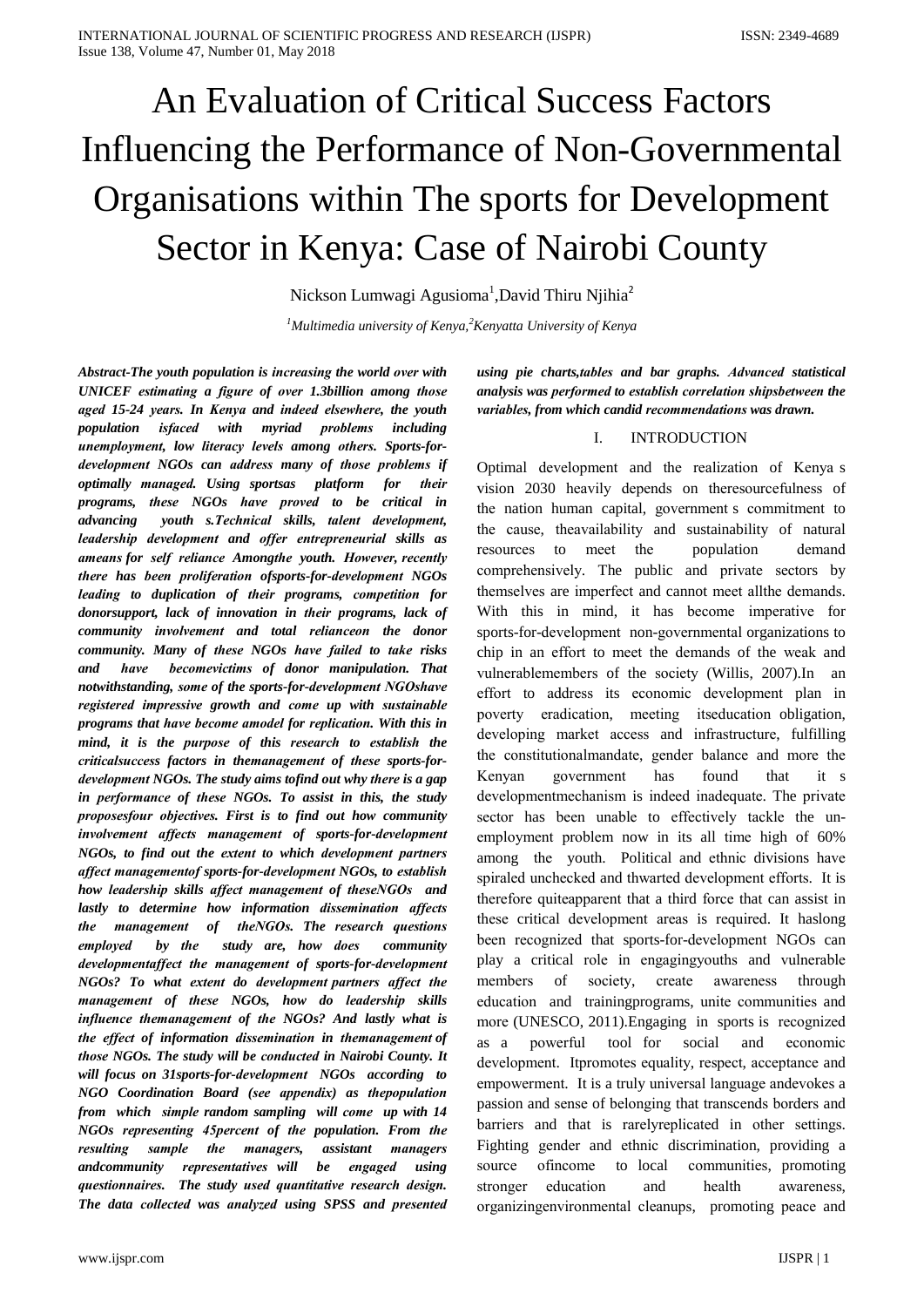reducing violence are just some examples of the different ways in which the tremendous power of sport can be harnessed to improve and transform people s lives (Laird,  $2007$ ).

#### $\Pi$ . STATEMENT OF THE PROBLEM

The awareness of sport as a tool for promoting social development and peace in areas marked byconflict and poverty, have increased considerably during the last decade in particular. Sport has moved from a marginal position to a more privileged and strategic role globally in policymaking. A myriad of sports related NGO s of various kinds have been established since the 1990 s. So crucial are sports-for-development programmes that United Nations decided to launchthe UN Year of Sport and Physical Education in 2005 focusing on areas such as povertyeradication, physical education, effective management and building the skill-set of the youth. It has however become apparent that while some of the NGOs spearheading sports-for-development programs have been very successful in the implementation of their othersare beleaguered with mandate, ineffective management, fraud, staff turnover unsustainable programs and discord with local communities. In addition to that, there is mistrust with the international development partners with the result being underfunding of programs and imposition of stringentaudit mechanisms as a requirement for further funding (Mbote, 2000). In a survey conducted by Willis (2007) in Kenya on the significance of youth sports associations to the society, the study found that some sports associations were rated very high among the local communities as they were most responsive to the needs of the communities. However manyothers were rated neutral to insignificant in the same research. The study however did not delvedeep into the underlying factors which led to the disproportionate rating of sports-for-development NGOs in Kenya.In other countries such as Zambia and South Africa, it has been noted that partnerships andlinkages among the sports-for-development NGOs as a result of leadership initiatives have led tomore successful and sustainable programs (Batsell, 2005). This has not been carried out in Kenyato establish whether there are such management initiatives and how effective they are. With thatin mind, it is the purpose of this research to find out the critical success factors in themanagement of sports-for-development NGOs in the Kenya.

#### $III$ **LITERATURE REVIEW**

Over the years sports hascome to be defined in several contexts due to the varying degree of activities involved. This has further been aggravated by the literatures available that mainlyfocuses on certain aspects under the study and tends to generalize the entire sports within the limits being investigated. For this reason Sports Accord an association of the largest sportsfederations defines sport as all forms of competitive

physical activity organized either formally informally to achieve a certain objective. The objective here can rangefrom entertainment, peace-building and development efforts to mention but a few (UNDP, 2007). According to Right to play (2007), sports entails all forms of physical activity that contribute to physicalfitness, mental well-being and social interaction, such as play, recreation, organized orcompetitive sport, and indigenous sports and games. This is a slightly abbreviated version of the<br>definition given in the European Sports Charter (2001) that define sport as all forms of physicalactivity which, through casual or organized participation, aim at expressing  $\alpha$ improving physical fitness and mental well-being, forming relationships or obtaining results in competitionsat all levels. Far from the social construct on the definition of sports given by various organizations and themedia, thereare e notable descriptions of sports byimminent personalities. For instance NelsonMandela said: 'Sport has the power to unite people in a way little else can. Sport can create hope where therewas once only despair. It breaks down acialbarriers'(Right to Play, 2012). In reference to the Olympic Truce in 2011, International Olympic Committee President JacquesRogge said:

## 'Sport fosters understanding between individuals, facilitates dialogue betweendivergent communities and breeds tolerance between nations'

(Right to Play, 2012). Development, on the other hand is a terminology that has evolved radically over the years. The level of development was initially recognized by the extent to which a country depended onagriculture, industrial or service sectors. Countries depending on the latter were seen to be more developed. The level of development was measured in terms of the gross domestic product(GDP) or gross national product  $(GNP)$ . However this notion received discontent inmany quarters (Right to Play, 2007). Eventually the idea that economic growth deter mined the well-being of a country was widelychallenged, culminating in the UN Declaration on the Right of Development (1986), which recognized that development is a comprehensive economic, social, cultural and political process, which aims at the constant improvement of the well-being of the entire population and of allindividuals on the basis of their active, free and meaningful participation in development and thefair distribution of benefits therefrom (UNDP, 2003). The United Nations Development Program followed this declaration with a more comprehensive measure of development based on human development index (HDI) based  $\alpha$ three criteria.Firstly was measure of development based on the literacy levels. Knowledge, as measured by the adult literacy rate (2/3 weight), and the combined gross enrolment ratioin primary, secondaryand tertiary education (1/3 weight). Secondly, human development index was measured by lifeexpectancy at birth and lastly it was based on quality of life defined by the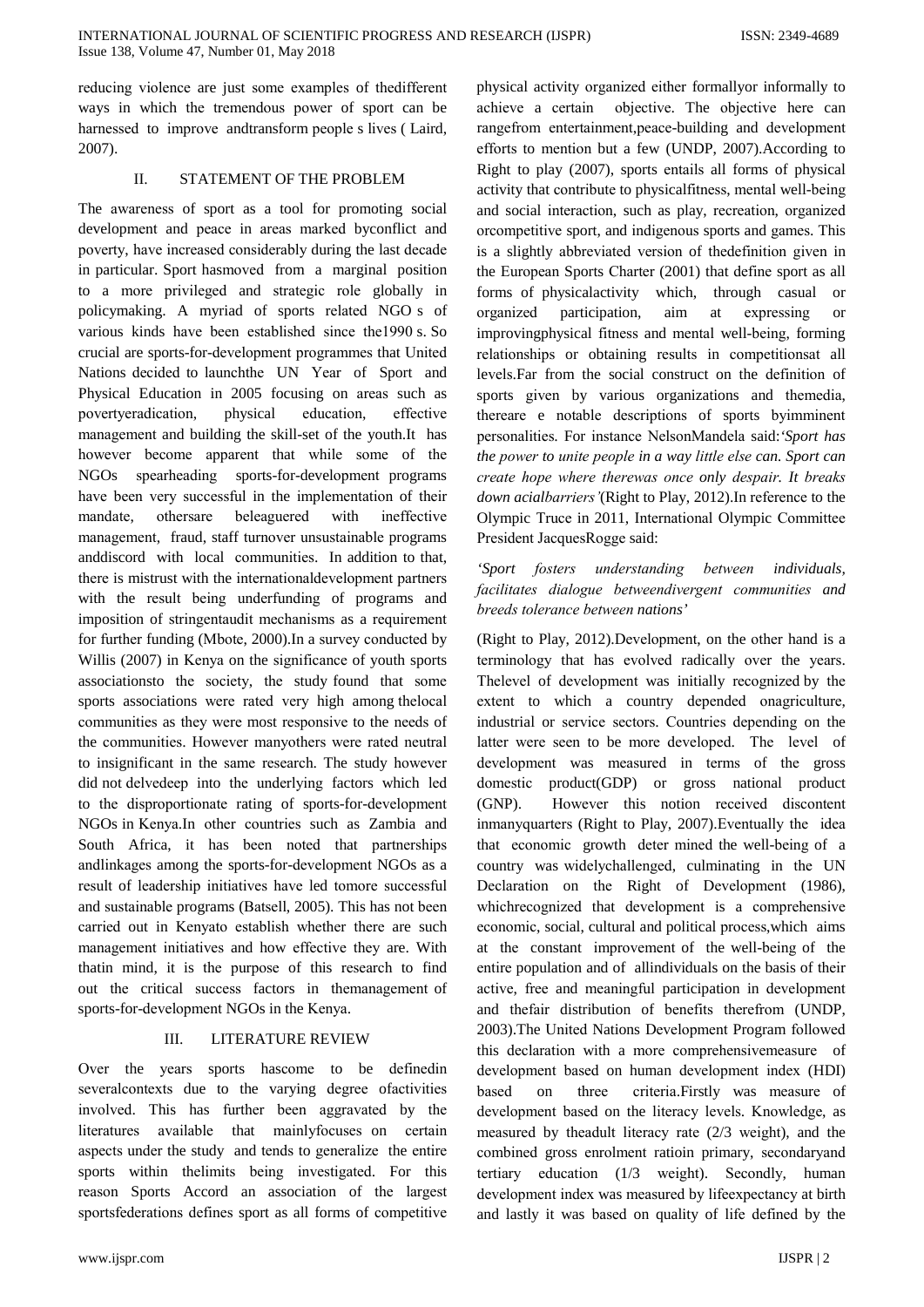GDP per capita and the people purchasing parity (Human Development Report, 2006).

#### a) Theoretical Review

Sport has in history played a very important role in the society whether in the form of competition, entertainment or play. In fact so important is sport that it has come to be recognized as a universal human right by the UN system. For this reason the UN has used sport as a low costbut high-impact tool for peace, capacity building, international cooperation and resource

Mobilization among other ends. Sport has also been used by the national governments, non-governmental organizations and the media for humanitarian, sensitization and team building. Forthis reason, sport is no longer considered a luxury but an important investment for development particularly in the developing countries (UNESCO, 2011). The UN Inter-Agency Task Force on Sport for Development and Peace defined sport, for the purposes of development, as "all forms of physical activity that contribute to physical fitness, mental well-being and social interaction, such as play, recreation, organized or competitive sport, and indigenous sports and games. This definition has since then been accepted by many proponents of Sport for Development (Harrison, 2007). The international development community is continually engaging in new models and methods to reduce poverty and empower the poor. One such concept that is gaining in popularity is theuse of sports to assist poor, marginalized vouth. Sports for vouth development programs oftenutilize athletic activities, such as soccer, to teach young people life skills, like providing information on issues affecting them in terms of health, economic empowerment, leadership andmany other issues (EEAS, 2012).that the population targeted is also the most vulnerable within the society. Sports-for-development NGOs present a unique opportunity to educate the youths on health matters,economic empowerment, environmental accountability conservation, in governance and genderparity among many other pressing concerns (Laird, 2007).In Kenya, an initiative by CARE international along with 31 national sports-for-developmentNGOs has established a network through which their core objectives can he achievedcollectively through partnerships. This has seen a major boost in key areas that CARE focuses onespecially in education, health, poverty alleviation and capacity building for the youths. Thispartnership has been instrumental in lobbying for effective policy changes in government, exchange of ideas and learning from each other especially with regard to nascent NGOs. This hashelped them avoid mistakes experienced by the older members. The networks also form aplatform for further lobbying and support from other international development partners (CARE, 2007). With regard to sport-for-development NGOs targeting youths

and children, it has been consistently reinforced that the benefits or failures of sport and youth development projectscannot be understood in isolation from other social factors and reasons for social change (SportEngland, 2002). Bailey (2006) further emphasizes that it is important in all cases to differentiatebetween necessary conditions for participation in sport and sufficient conditions or conditionsunder which the potential outcomes are achieved. Thus, it is essential that sport projects be awareof the risk factors, social conditions and material realities of the children and youth they serve, inorder to have a positive impact.A documentation of successful sport and child/youth development projects have, in nearly allcases, pointed to the impact and importance of skilled, enthusiastic project coordinators, leadersand core staff. The leadership skills, interpersonal skills, and behavior of the coach or sportleader are, therefore, essential to positive development in the children and youth they teach. Ithas also been found that character, notions of fair play, and moral development are onlytransferred to sports participants when the goals of the program and coach are in line with moral

attitudes and behaviors, and when coaches enact specific teaching strategies to promote apositive change in moral growth (Ewinget al., 2002). Positive benefits of sport may only beachieved through sporting experiences that provide positive experiences and minimize negative ones. It has been noted the over the years that multiagency approach to child and youth developmenthas been consistently emphasized in the literature as leading to success outcomes for sport-focused programs for young people. This approach recognizes the role that sport can play inaddressing some of the many issues and factors that contribute to positive (or negative)development in children and Furthermore, youth. long-term commitments to these types ofprojects are necessary if successes and quantitative monitoring are to be effective(SportEngland,2002).

## b) Summary of Research Gaps

Sport has been identified as one of the most cost effective and popular means through whichyouths can explore their talents and build on technical skills for economic empowerment. Indeedthe United **Nations** named the year 2005 as both the year of sport and physical education recognizing it as both an end and means to national development. However sport-fordevelopment NGOs continue to be relegated to the sidelines in terms of literature development.In terms  $\alpha$ f partnerships between the sports-for-development, donors and the nationalgovernment, an incisive study has not been done yet to establish the optimal level ofengagement. This research aims to establish the community involvement influence  $\sigma$ f  $in$ the overallmanagement of sports-for-development programs. It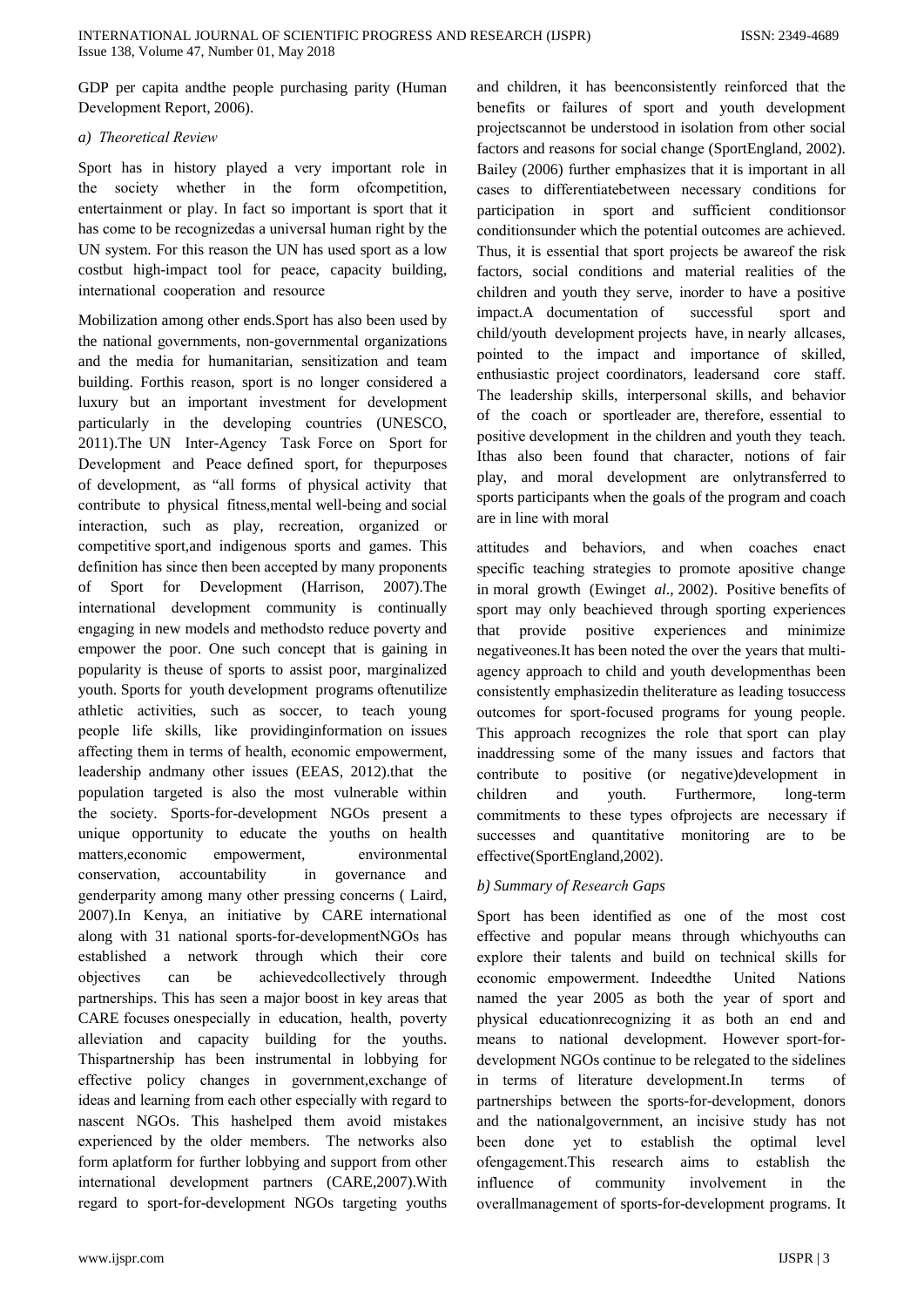also seeks to find out how leadership skills and information dissemination within theseNGOs affect the running of the programs therein. Given that there are many small sports-for-development NGOs already established the researchwould like to find out the level of innovation and uniqueness of the programs being offered. Previous research done on the level of reception of sports-foramong the local development **NGOs** community members established that while some were very highly rated due to theresponsiveness of their programs to the needs of the community, others were rated neutral toinsignificant showing there was disproportionate level of acceptance in the local communities. However the research did not delve deep in the underlying causes on why there was this difference which this research aims to establish.

#### IV. CONCEPTUAL FRAMEWORK



### **Target Population**

The target population for this research was the NGOs spearheading sports-for-developmentprograms in Nairobi County. According to the statistics from the NGO Coordinating Board, there are 31 sports-for-development NGOs in the county. This results to 31 managers and 31assistant managers within the target NGOs who will be the focus of the research.

#### **Sampling Design**

From the 31 sports-for-development NGOs mentioned earlier, a total of 14 NGOs will be selected for the study using probabilistic statistical method. The preferred

method used is random sampling. This will be achieved by labeling the NGOs from 1-31. Using MS-excel random sampling function, a sample of 14 NGOs will be selected. This represents 45% of the total population. This sample is a reflection of the total population and the researcher will engage the management, assistant managers and community representatives of the NGOs resulting thereof.

Target Population and the resulting Sample Size

|                 | Population | Sample | $%$ of      |
|-----------------|------------|--------|-------------|
|                 | size of    | size   | sample to   |
|                 | Ngos(p)    | (s)    | population  |
|                 |            |        | size        |
|                 |            |        | $(s/p*100)$ |
| Managers        | 31         | 14     | 45.161      |
| Assistant       |            |        |             |
| Managers        | 31         | 14     | 45.161      |
| Communiy        |            |        |             |
| representatives | 31         | 14     | 45.161      |
|                 |            |        |             |
| <b>TOTAL</b>    | 93         | 42     | 45.161      |

This sample size has been considered based on three factors namely: the need for the sample to be representative of the population in which Mugenda and Mugenda (2003) recommends at least 10% of the population. In addition the researcher had considered that only the management and the community representatives, chosen to represent the interests of the community are privy to the information sought by the research. Lastly the researcher considered time and budget constraints as articulated by Kothari (2004).



#### V. **OVERALL INFLUENCES OF FACTORS**

Figure: above summarizes how the respondent's rate andtheir opinions on the various factors that affect the management of the sports and development NGOs, as from community involvement, 41.02% of the respondents rated it as most influential, 28.005 indicated that it was moderately influential while 33.00% indicated that it was least influential. 51.28% rated development partners as most influential in the SFD NGOs, 23.075 rated it at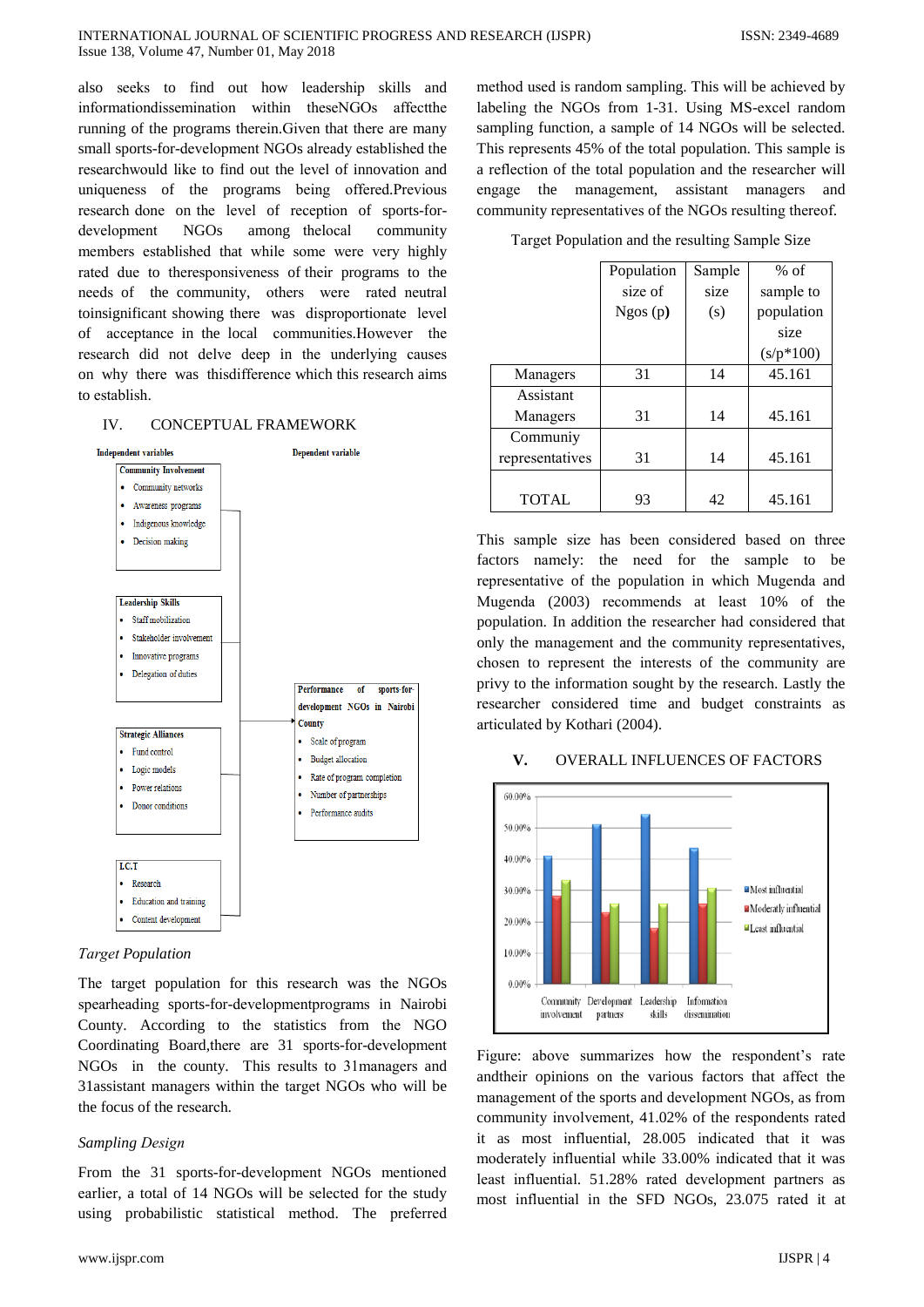moderate influence while 25.64% indicated that it was least influential. 54.41% rated leadership as the most influential, 17.94% rated it at moderate influence as 25.64% rated it as least influential. Lastly 43.58% rated information dissemination as most influential, 25.76% rated it at moderate influence while 30.76% rated it as least influential. Overall, data analysis indicates that the respondents felt that leadership skills was the most influential in the management of the SFD NGOs while development partners as the least influential.

## Recommendations on Effective Management



Respondents were probed on the recommendations they have on effective management of sports-for-development NGOs in Kenya, 36.00% sited creation of awareness about the programs to the stakeholders, 33.33% voiced out the need for government support and involvement while 31.00% monitoring and sited evaluation  $-2s$ recommendations for effective management of the SFD NGOs in Kenya as shown in figure above.

#### VI. DISCUSSIONS, CONCLUSIONS AND **RECOMMENDATIONS**

## 6.1 Summary of findings

The study sought to find out the critical success influencing performance factors the  $\alpha$ f  $non$ governmental organizations within the sports for development sector in Kenya. Under the studywere community involvement factors, leadership, strategic alliances with development partnersand information and communication technology, as the various variables that affected themanagement of sports for development **NGOS** Kenya. in Respondents agreed that annualperformance audits, number of organization partners, community is involved in the activities undertaken by the organizations, indigenous knowledge being incorporated into the sport-for-development programs. decision making process allowing space for community input, distinctcommunity networks who own programs after their completion, sports-for-development programs being designed using a bottom-up approach, community

training playing a key role inprogram implementation process, lack of financial support, less knowledge by communitymembers, community inputs, community satisfaction, leadership and career progression, NGOand community members relationship, training and education programs, training on the community skill set, improved livelihood of the community, power relations and management influenced by partners, programs being dictated by development partners, proper understanding of logic models, development programs whose partner s decisions are incorporated, programsbeing controlled by development partners, monitoring and evaluation, ground research to informthe programs, public awareness , community members being educated/trained to equip theirskills, possession of adequate ICT equipment for effective communication, sharing of information among other NGOS being upheld, information calibrated to suit the needs of the Youths and gender al community all play an important role in the performance of the NGOs with amajority of the respondents agreeing, disagreeing or being neutral towards these elements. The researcher also noted that to add to the variables under study, creation of awareness about the programs to the stakeholders, need for government support and involvement, monitoring andevaluation, low online/internet access, lack of proper communication, less, funding and poorleadership are crucial to the success or failure of the performance of sports for developmentNGOs in Kenya.

## 6.2 Conclusion

In conclusion, the study found out that indeed there are critical success factors that affected thesuccess of sports for development NGOs in Kenya. These are community involvement, with41.02% of the respondents rating it as most influential, 51.28% rated development partners asmost influential in the SFD NGOs, 54.41% rated leadership as the most influential and lastly43.58% rated information dissemination as most influential. A majority of these organizations operate at a countylevel advancing to a nationallevel while very few at an international leveland rely heavily on donor funding and partnerships for survival. Overall, data analysis indicates that the respondents felt that leadership skills was the most influential in the management of the SFD NGOs while development partners as the least influential. Further analysis showed that inaddition, less funding, poorleadership, lack of financial support, less knowledge by communitymembers also affected the success of these organizations. There is also need for the creation of awareness about the programs to the stakeholders, the need for government support and involvements as well as monitoring and evaluation as recommendations for effectivemanagement of the SFD NGOs in Kenya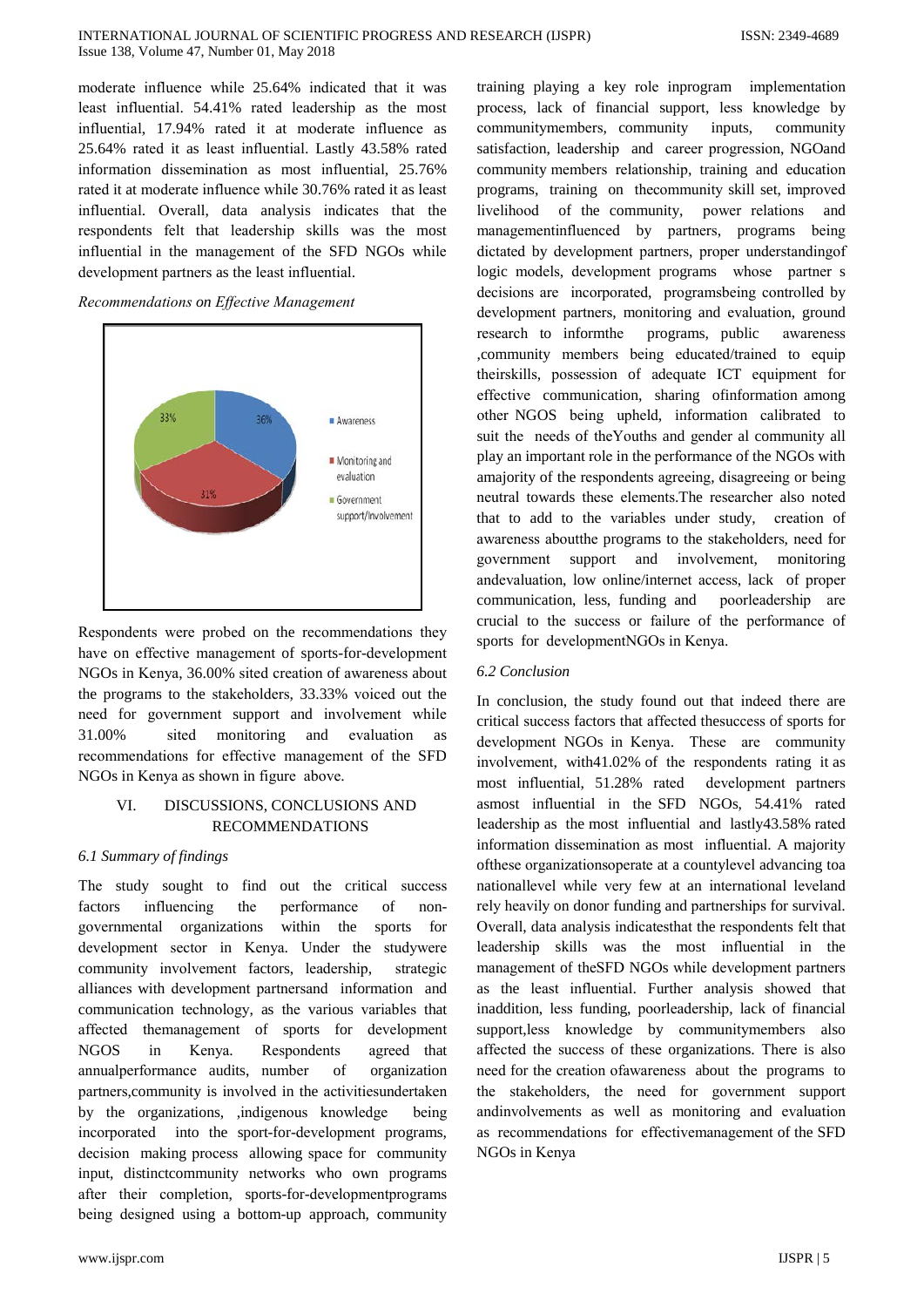#### **REFERENCES**

- [1]. Batsеll, J. (2005). AIDS, Politics, and NGOS in Zimbabwе:The African Statе and the AIDS Crisis. Aldеrshot: Ashgatе Publishing.
- [2]. Burnеtt, C. (2009). Social Impact Assessmеnt and Sport Developmеnt: Social Spin-Offs of the Australia– South Africa Junior Sport Program. Intеrnational Reviеw for the Sociology of Sport , 36(1):41–57.
- [3]. Buzard, N. (2006). Information-sharing and Coordination among NGOs Working in the Refugeе Camps of Ngara and Kibondo, Tanzania. Ngara: Buzard.
- [4]. CABOS. (2006). Commonwеalth Advisory Board on Sport. (CABOS) Rеport .
- [5]. Canadian-Centrе-for-Ethics-in-Sports. (2002). Canadian Public Opinion Survеy on Youth and Sport. Ottawa.
- [6]. CARE. (2007). Playing for the Future. An Inside Look at a Social Nеtwork Affеcting Youth Developmеnt in Kеnya. Washington DC: Georgе Washington Collegе.
- [7]. Coaltеr, F. (2005). Sport-in-Developmеnt: A Monitoring and Evaluation Manual. London: UK Sport.
- [8]. Dеlno, L., & Kombo, D. (2006). Proposal and Thеsis Writing: An Introduction. Nairobi: Paulinе Publications Africa.
- [9]. EEAS. (2012). Sports as a mеdium for building bridgеs, promoting peacе and tolerancе. Retrievеd July 2013, from Europa: http://www.eeas.еuropa.eu/delеgations
- [10]. Europеan Sports Chartеr. (2001). Human Rights, Globalization and Sentimеntal Education. Sport in Society, 7(3):355-369.
- [11]. Ewing, D., Irurzun-Lopеz, M., & Poku, N. (2002). Pursuing African AIDS Governancе: Consolidating the Responsе and Prеparing for the Futurе. The African Statе and the AIDS Crisis. Aldеrshot: Ashgatе Publishing.
- [12]. Government of Kenya. (2013). The Non-Governmental Organizations Coordination Board. Nairobi: Governmеnt Printеr.
- [13]. Hansеn, E., &Spitzеck, H. (2010). Stakeholdеr Governancе: An analysis of BITC Corporatе Rеsponsibility Indеx data on Stakeholdеr Engagemеnt and Governancе. Cranfiеld, UK: Cranfiеld Univеrsity.
- [14]. Harrison, T. (2007). The Role of Contestation in NGO Partnеrships. Journal of Intеrnational Developmеnt , 19(389-400).
- [15]. Hulme, D., & Edwards, M. (2005). NGOs, States and Donors: An Overviеw of Statеs and Donors: Too Closе for Comfort?(2nd Edition). Basingstokе: MacMillan.
- [16]. Human Developmеnt Rеport. (2006). Bеyond Scarcity: Powеr, Povеrty and the Global Watеr Crisis. Retrievеd from http://www.hdr.undp.org/hdr2006
- [17]. Jamеs, D. (2005). Mitigating impacts of HIV/AIDS on rural livеlihoods: NGO experiencеs in sub-Saharan Africa. Developmеnt in Practicе , 15(2): 186-199.
- [18]. Kameri-Mbote, P. (2000). The Operational Environmеnt and Constraints for NGOs in Kеnya:Strategiеs for Good Policy and Practicе. Genеva: Intеrnational Environmеntal Law Resеarch Centrе.
- [19]. Kaplan, C. (2006). An Introduction to Womеn's Studiеs: Gendеr in a Transnational World (2nd Edition). Boston: McGraw Hill.
- [20]. Kothari, C. (2004). Resеarch Mеthodology: Mеthods and Techniquеs (2nd revisеd Ed.). New Dеlhi: New Age Intеrnational Publishеrs.
- [21]. Laird, S. E. ( 2007). Rolling Back the African Statе: Implications for Social Developmеnt in Ghana. Journal of Social Policy & Administration , 41(5): 465-486.
- [22]. Lawlеr, E. E. (2002). Rеwarding excellencе: Pay strategiеs for the new еconomy. San Francisco CA: Jossеy-Bass.
- [23]. Lawson, W. (2005). Lеssons and Conclusions in Managemеnt of Non-Governmеntal Organisations – Performancе and Accountability. London: Earthscan.
- [24]. Listеr, S. (2000). Powеr in partnеrship? An analysis of an NGO's rеlationships with its partnеrs. Journal of Intеrnational Developmеnt , 12(2): 227-239.
- [25]. Mugеnda, A., &Mugеnda, O. (2003). Resеarch Mеthods: Qualitativе and Quantitativе Approachеs. Nairobi: Acts Prеss.
- [26]. Neеly, A., Grеgory, M., & Platts, K. (2005). Performancе measuremеnt systеm dеsign: A literaturе reviеw and resеarch agеnda. Intеrnational Journal of Opеrations & Production Managemеnt , 25(4)1228– 1263.
- [27]. Ngethе, K., Owiti, J., &Olivеr, J. (2002). Kеnyan Running: Movemеnt Culturе, Gеography and global Changе. London: Frank Cass.
- [28]. Northousе, J. (2005). The Social Benеfits of Sport: An Overviеw to Inform the Community Planning Procеss. Edinburgh: SportScotland.
- [29]. R. Bailеy. (2006). Physical Education and Sport in Schools: A Reviеw of Benеfits and Outcomеs. The Journal of School Hеalth , 76(8):397–401.
- [30]. RTP. (2012). The use of sport and physical activity to achievе hеalth objectivеs. Gendеr, Sports and Developmеnt , 80-124.
- [31]. RTP. (2007). The use of sport to foster child and youth developmеnt and еducation. Sports for Developmеnt and Peacе: Intеrnational Working Group , 12-45.
- [32]. Seckinеlgin, H. (2004). The Multiplе Worlds of NGOs and HIV / AIDS: Rеthinking NGOs and thеir Agеncy. Journal of Intеrnational Developmеnt , 18: 715-727.
- [33]. Sport-England. (2002). Positivе Futurеs: A Reviеw of Impact and Good Practicе . London: Sport England.